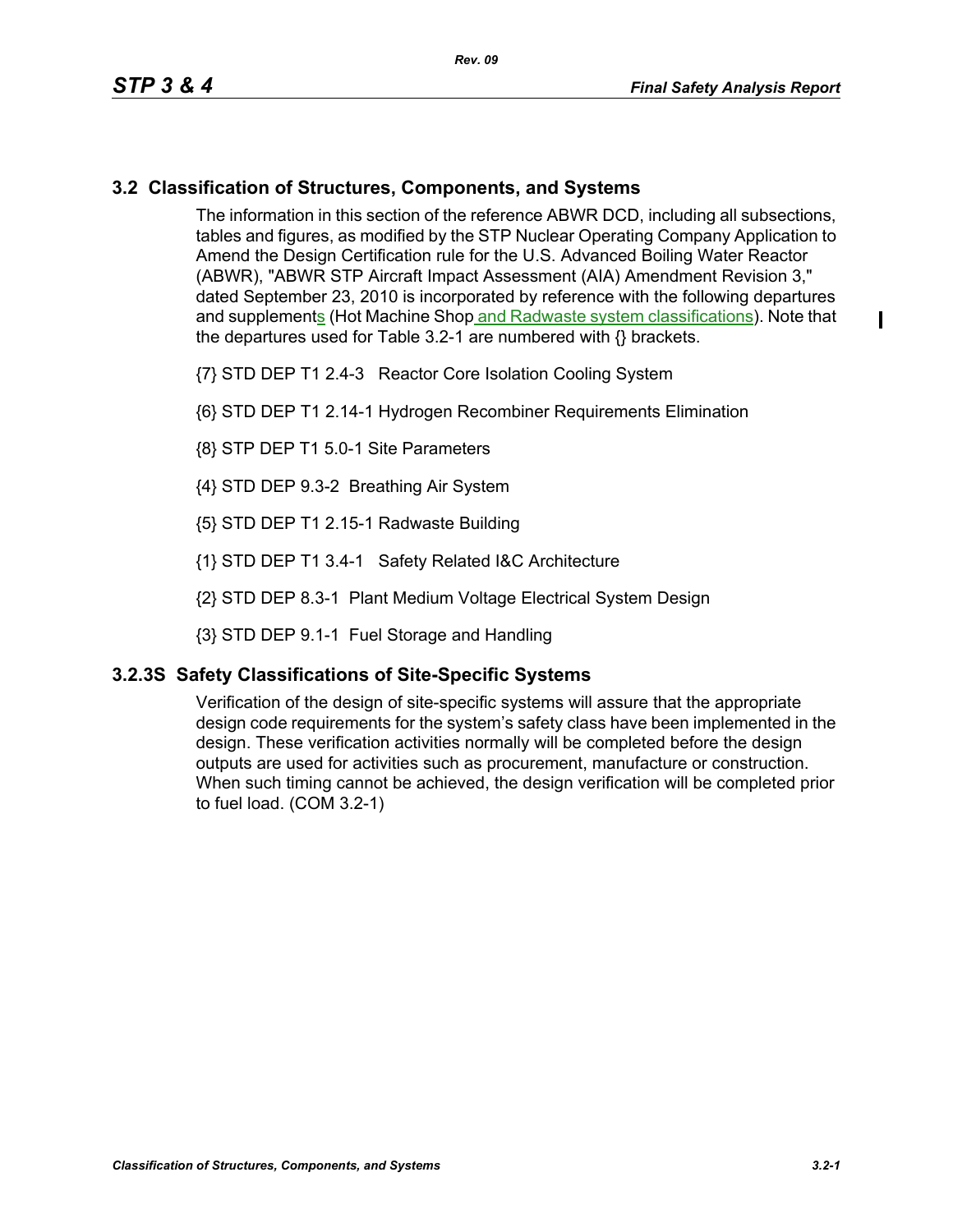|                                    |                                                      | The classification information is presented by System* in the following order:       |
|------------------------------------|------------------------------------------------------|--------------------------------------------------------------------------------------|
| Item No.                           | MPL Number <sup>t</sup>                              | <b>Title</b>                                                                         |
| C Control and Instrument Systems   |                                                      |                                                                                      |
| C7                                 | C71                                                  | Reactor Protection System Trip and Isolation System <sup>‡</sup> {1}                 |
| C11                                | C91                                                  | Process Computer (Includes PMCS and PGCS)Plant Information<br>and Control System {1} |
| C14                                | C74                                                  | ESF Logic and Control System {1}                                                     |
| <b>H</b> Control Panels            |                                                      |                                                                                      |
| H6                                 | H <sub>23</sub>                                      | <b>Multiplexing System {1}</b>                                                       |
| N Power Cycle Systems              |                                                      |                                                                                      |
| N6.1                               | <b>N30</b>                                           | <b>Turbine Supervisory System</b>                                                    |
| <b>N17</b>                         | N42                                                  | <b>Hydrogen Gas Cooling System</b>                                                   |
| N <sub>23</sub>                    | N71                                                  | <b>Circulating Water System</b>                                                      |
| P Station Auxiliary Systems        |                                                      |                                                                                      |
| P <sub>1</sub>                     | P <sub>11</sub>                                      | Makeup Water System (Purified)                                                       |
| P8 (See U20)                       | P40 (See U80)                                        | Ultimate Heat Sink (Ultimate Heat Sink and Associated<br>Structures)                 |
| P9                                 | P41                                                  | <b>Reactor Service Water System</b>                                                  |
| P24                                | <b>P96</b>                                           | <b>Vibration Monitoring System</b>                                                   |
| R Station Electrical Systems       |                                                      |                                                                                      |
| R <sub>16</sub>                    | R51                                                  | <b>Communication System</b>                                                          |
| S Power Transmission Systems       |                                                      |                                                                                      |
| S <sub>0</sub>                     | <b>S11</b>                                           | <b>Main Power Transformer</b>                                                        |
| π                                  | <b>Containment and Environmental Control Systems</b> |                                                                                      |
| T <sub>8</sub>                     | <b>T49</b>                                           | <b>Flammability Control System {6}</b>                                               |
| U Structures and Servicing Systems |                                                      |                                                                                      |
| U <sub>0</sub>                     | U10                                                  | <b>Makeup Water Treatment Building</b>                                               |
| U <sub>0.1</sub>                   | U12                                                  | <b>Sewage Treatment Building</b>                                                     |
| U <sub>0.2</sub>                   | U14                                                  | <b>Training Center/Simulator Building</b>                                            |
| U <sub>0.3</sub>                   | U15                                                  | <b>Warehouses</b>                                                                    |
| U1                                 | U <sub>21</sub>                                      | <b>Foundation Work</b>                                                               |
| U6                                 | U43                                                  | <b>Fire Protection System</b>                                                        |
| U9.1                               | <b>U62</b>                                           | <b>Waste Water Retention Basin</b>                                                   |
| U9.2                               | <b>U65</b>                                           | <b>Low Level Radwaste Storage</b>                                                    |
| U12                                | U73/U82                                              | Control Building <sup>#</sup> /Control Building Annex                                |
| U13                                | U74                                                  | Radwaste Building                                                                    |
| U15                                | U79                                                  | Miscellaneous Buildings (e.g., Communications,<br><b>Meteorology Lab)</b>            |
| U17                                | U81                                                  | <b>Firewater Pump House</b>                                                          |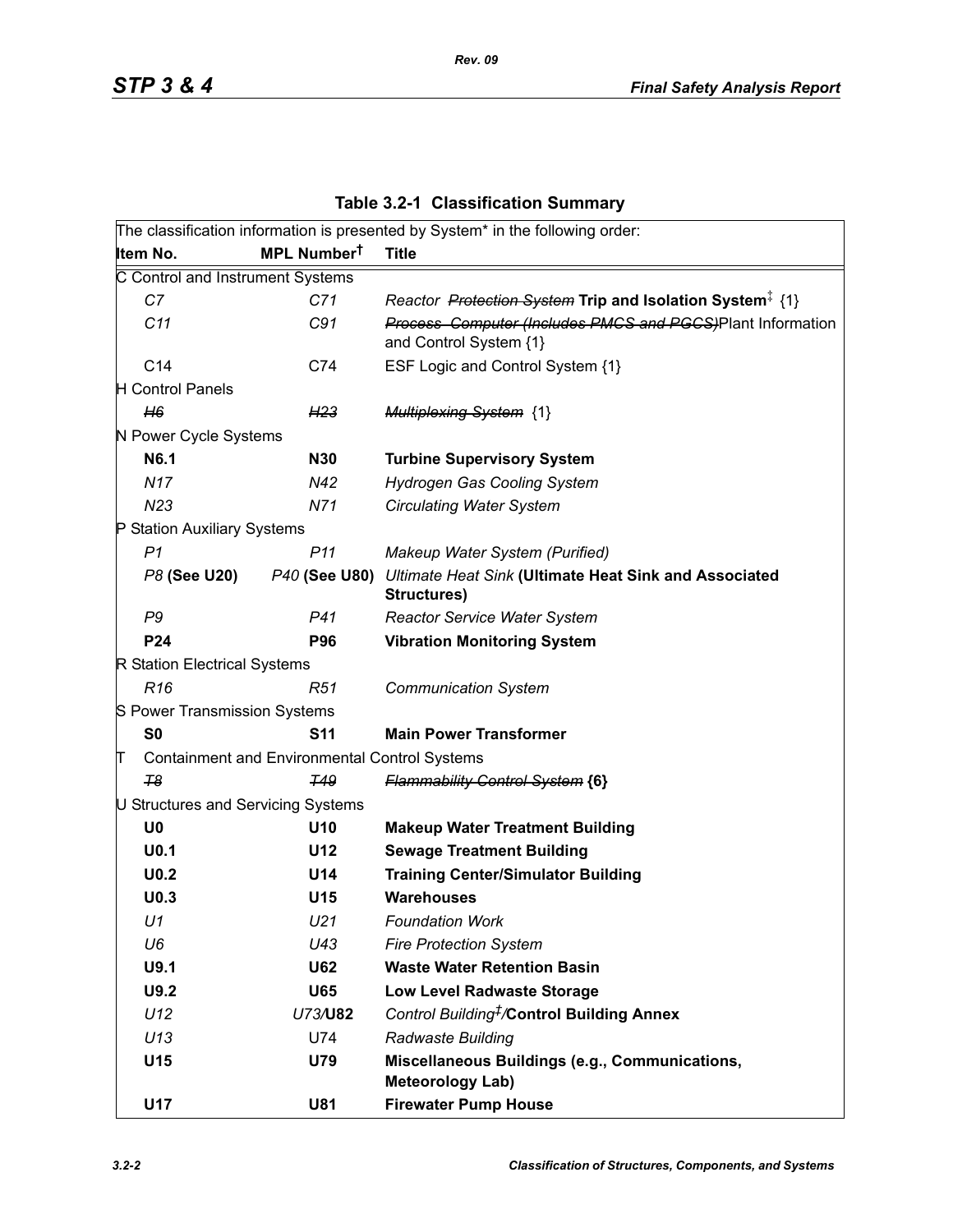|                                                   |                         | The classification information is presented by System* in the following order:        |
|---------------------------------------------------|-------------------------|---------------------------------------------------------------------------------------|
| Item No.                                          | MPL Number <sup>t</sup> | <b>Title</b>                                                                          |
| U18                                               | <b>U90</b>              | <b>Fire Detection System</b>                                                          |
| U19                                               | <b>U95</b>              | <b>Hot Machine Shop</b>                                                               |
| <b>U20 (See P8)</b>                               |                         | U80 (See P40) Ultimate Heat Sink and Associated Structures                            |
| <b>W Intake Structure and Servicing Equipment</b> |                         |                                                                                       |
| W <sub>1</sub>                                    | <b>W12</b>              | <b>Power Cycle Heat Sink Pumphouse (Circulation Water</b><br><b>Intake Structure)</b> |
| W <sub>2</sub>                                    | <b>W13</b>              | <b>Circulation Water Discharge Structure</b>                                          |
| W <sub>3</sub>                                    | <b>W32</b>              | <b>Screen Cleaning Facility</b>                                                       |
| W4                                                | <b>W33</b>              | <b>Screen</b>                                                                         |
| W <sub>5</sub>                                    | <b>W41</b>              | <b>Reservoir Makeup Pumping Facility</b>                                              |
| Y Yard Structures and Equipment                   |                         |                                                                                       |
| Y1.1                                              | Y46                     | <b>Cathodic Protection System</b>                                                     |
| Y1.2                                              | <b>Y51</b>              | <b>Yard Miscellaneous Drain System</b>                                                |
| Y2.1                                              | Y53                     | <b>Chemical Storage and Transfer Systems</b>                                          |
| Y2.2                                              | <b>Y71</b>              | <b>Reactor Service Water Pipe Tunnel</b>                                              |
| Y2.3                                              | <b>Y72</b>              | <b>Radwaste Pipe Tunnel</b>                                                           |
|                                                   |                         |                                                                                       |

## **Table 3.2-1 Classification Summary (Continued)**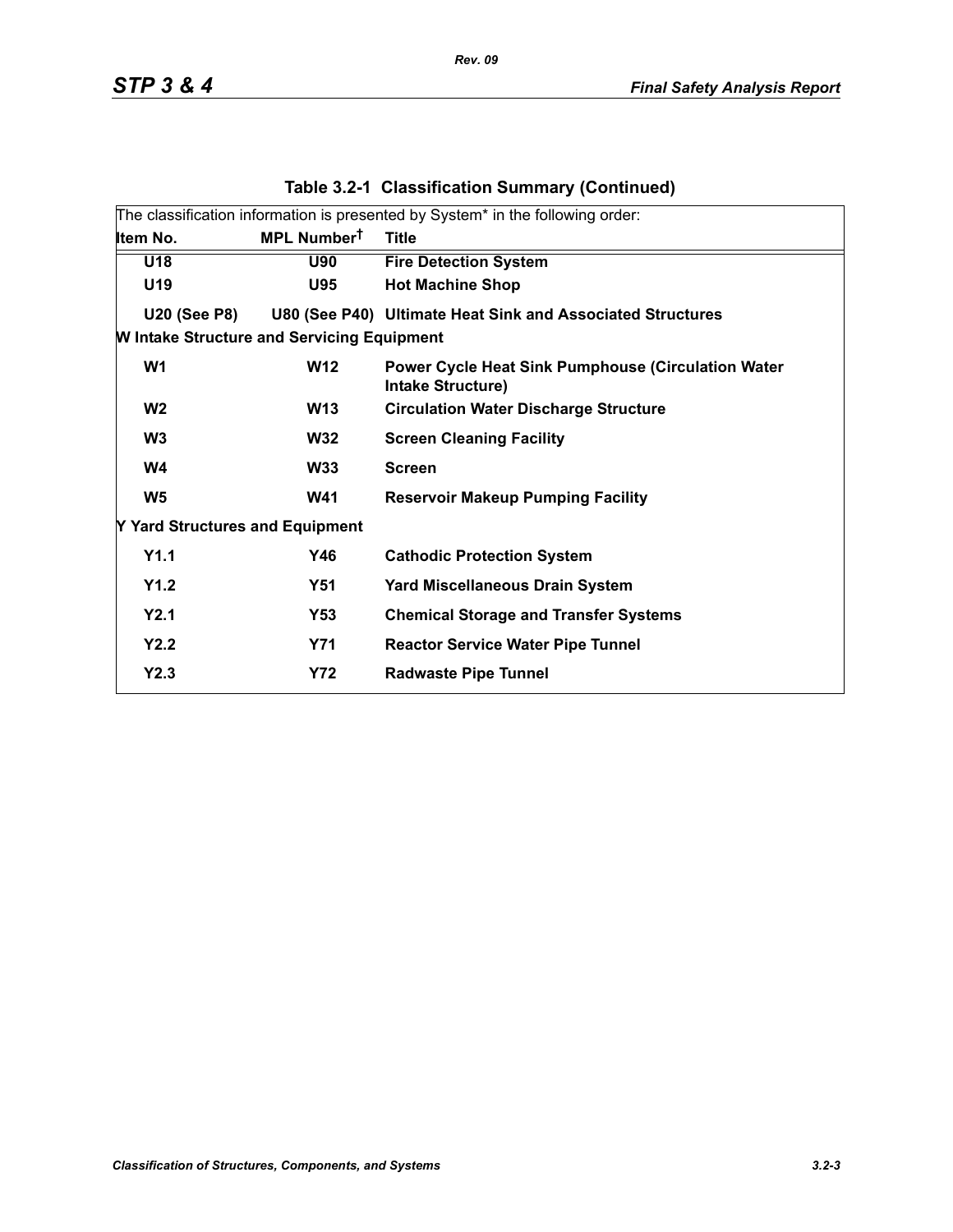|                 |       |                                                                                                                                                                                                              | <b>Safety</b>      |                       | Quality<br>Group<br>Classi- | Quality<br>Assur-<br>ance<br>Require- | <b>Seismic</b>        |                   |
|-----------------|-------|--------------------------------------------------------------------------------------------------------------------------------------------------------------------------------------------------------------|--------------------|-----------------------|-----------------------------|---------------------------------------|-----------------------|-------------------|
|                 |       | <b>Principal Componenta</b>                                                                                                                                                                                  | Class <sup>b</sup> | Location <sup>c</sup> | fication <sup>d</sup>       | mente                                 | Category <sup>f</sup> | <b>Notes</b>      |
| C7              |       | Reactor Protection System<br>Trip and Isolation System {1}                                                                                                                                                   |                    |                       |                             |                                       |                       |                   |
| C11             |       | <b>Process Computer (includes</b><br><b>PMCS &amp; PGCS</b> ) Plant<br><b>Information and Control</b><br>System {1}                                                                                          | N                  | X                     |                             | E                                     |                       |                   |
| C <sub>14</sub> | ${1}$ | <b>ESF Logic and Control System</b>                                                                                                                                                                          | 3                  | SC, X, T,<br>RZ       |                             | B                                     | I                     |                   |
| D <sub>3</sub>  |       | <b>Containment Atmospheric</b><br><b>Monitoring System {6}</b>                                                                                                                                               |                    |                       |                             |                                       |                       |                   |
|                 | 2.    | Components with<br>nonsafety-related function<br>(hydrogen and oxygen<br>monitors)                                                                                                                           | N                  | C, SC, X, R<br>Ζ      |                             | E                                     |                       |                   |
|                 |       | E4 RCIC System {7}                                                                                                                                                                                           |                    |                       |                             |                                       |                       |                   |
|                 | $2-$  | Piping including<br>supports discharge line<br>from vacuum pump to<br>containment isolation<br>valves, and discharge line<br>from condensate pump to<br>the first globe valve Not<br><b>Used</b>             | N                  | SG                    | G                           | Е                                     |                       | $\left( g\right)$ |
|                 | 4.    | RCIC Turbine-Pump and<br>piping including support,<br>CST suction line from the<br>first RCIC motorized valve,<br>S/P suction line to the<br>pump, discharge line up to<br>the FW line "B" thermal<br>sleeve | $\overline{c}$     | SC, M                 | В                           | В                                     | I                     | $(g)$ (m)         |
|                 | 9.    | Turbine including<br>supportsNot Used                                                                                                                                                                        | $\overline{2}$     | <b>SC</b>             |                             | В                                     | $\overline{I}$        | (m)               |
| F1              |       | Fuel Servicing Equipment {3}                                                                                                                                                                                 | N/2                | SC                    | Æ                           | E/B                                   |                       | (x)               |

|  | Table 3.2-1 Classification Summary (Continued) |  |  |
|--|------------------------------------------------|--|--|
|--|------------------------------------------------|--|--|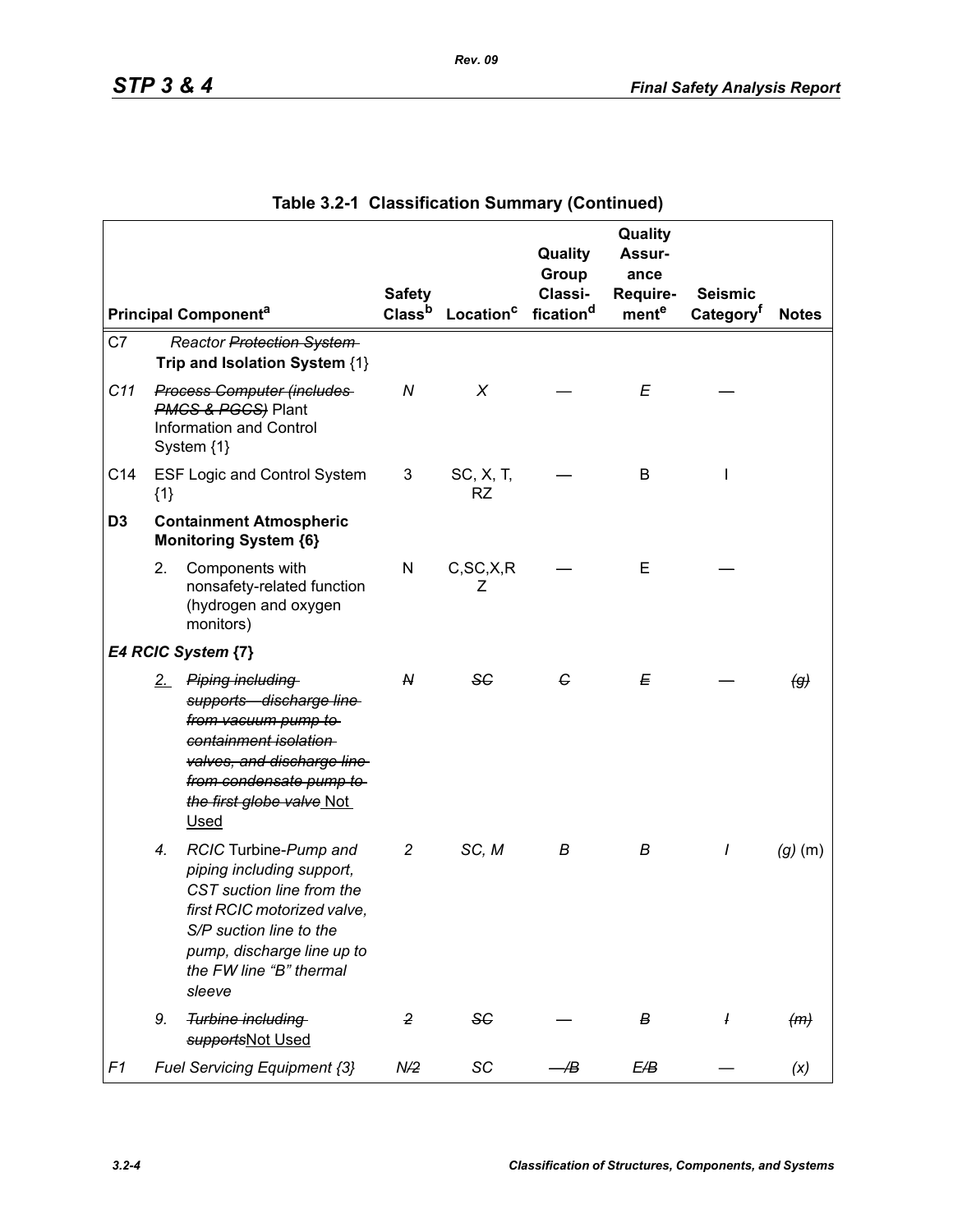|                    |                      |                                                                                                                                                                                               | <b>Safety</b>      |                         | Quality<br>Group<br>Classi- | Quality<br>Assur-<br>ance<br>Require- | <b>Seismic</b>        |              |
|--------------------|----------------------|-----------------------------------------------------------------------------------------------------------------------------------------------------------------------------------------------|--------------------|-------------------------|-----------------------------|---------------------------------------|-----------------------|--------------|
|                    |                      | <b>Principal Componenta</b>                                                                                                                                                                   | Class <sup>b</sup> | Location <sup>c</sup>   | fication <sup>d</sup>       | mente                                 | Category <sup>t</sup> | <b>Notes</b> |
| H6                 |                      | <b>Multiplexing System {1}</b>                                                                                                                                                                |                    |                         |                             |                                       |                       |              |
|                    | $\ddot{\phantom{1}}$ | Electrical module with<br>safety-related functions<br>(Essential)                                                                                                                             | $\mathbf{3}$       | RZ, X                   |                             | В                                     | I                     |              |
|                    | $2 -$                | <b>Gable with safetyrelated</b><br>functions<br>(Essential)                                                                                                                                   | 3                  | RZ.X                    |                             | В                                     | L                     |              |
|                    | $3 -$                | Other electrical<br>modules and cables<br>(Non-essential)                                                                                                                                     | ${\mathsf N}$      | <b>SG, RZ, X,</b><br>W  |                             | E                                     |                       |              |
| N6.1               |                      | <b>Turbine Supervisory</b><br><b>System</b>                                                                                                                                                   | N                  | т                       |                             |                                       |                       |              |
| <b>N17</b>         |                      | <b>Hydrogen Gas Cooling</b><br>System                                                                                                                                                         | ${\cal N}$         | $Tz$ O                  |                             | E                                     |                       |              |
| N23                |                      | <b>Circulating Water System</b>                                                                                                                                                               | Ν                  | $Tz$ O                  | D                           | E                                     |                       |              |
| P <sub>1</sub>     |                      | Makeup Water System (Purified)                                                                                                                                                                |                    |                         |                             |                                       |                       |              |
|                    |                      | 2. Piping including<br>supports and valves                                                                                                                                                    | Ν                  | SC, RZ, T<br>H, W, X, O | D                           | E                                     |                       |              |
| P8<br>(See<br>U20) |                      | <b>Ultimate Heat Sink</b><br>(Ultimate Heat Sink and<br><b>Associated Structures)</b><br><b>UHS Basin, Cooling</b><br><b>Tower Structural</b><br><b>Elements, and RSW</b><br><b>Pumphouse</b> | 3                  | O, U                    | $C, -$                      | B                                     | I                     |              |
| P <sub>9</sub>     |                      | <b>Reactor Service Water System</b>                                                                                                                                                           |                    |                         |                             |                                       |                       |              |
|                    |                      | 1. Safety-related piping<br>including supports,<br>piping and valves,<br>pumps and strainers                                                                                                  | 3                  | U, O, X                 | С                           | В                                     |                       |              |
|                    |                      | 2. Electrical modules and<br>cables with safety-<br>related functions,<br>including cooling<br>tower fans, fan motors<br>and controls                                                         | 3                  | RZ, U, O, X             |                             | В                                     | I                     |              |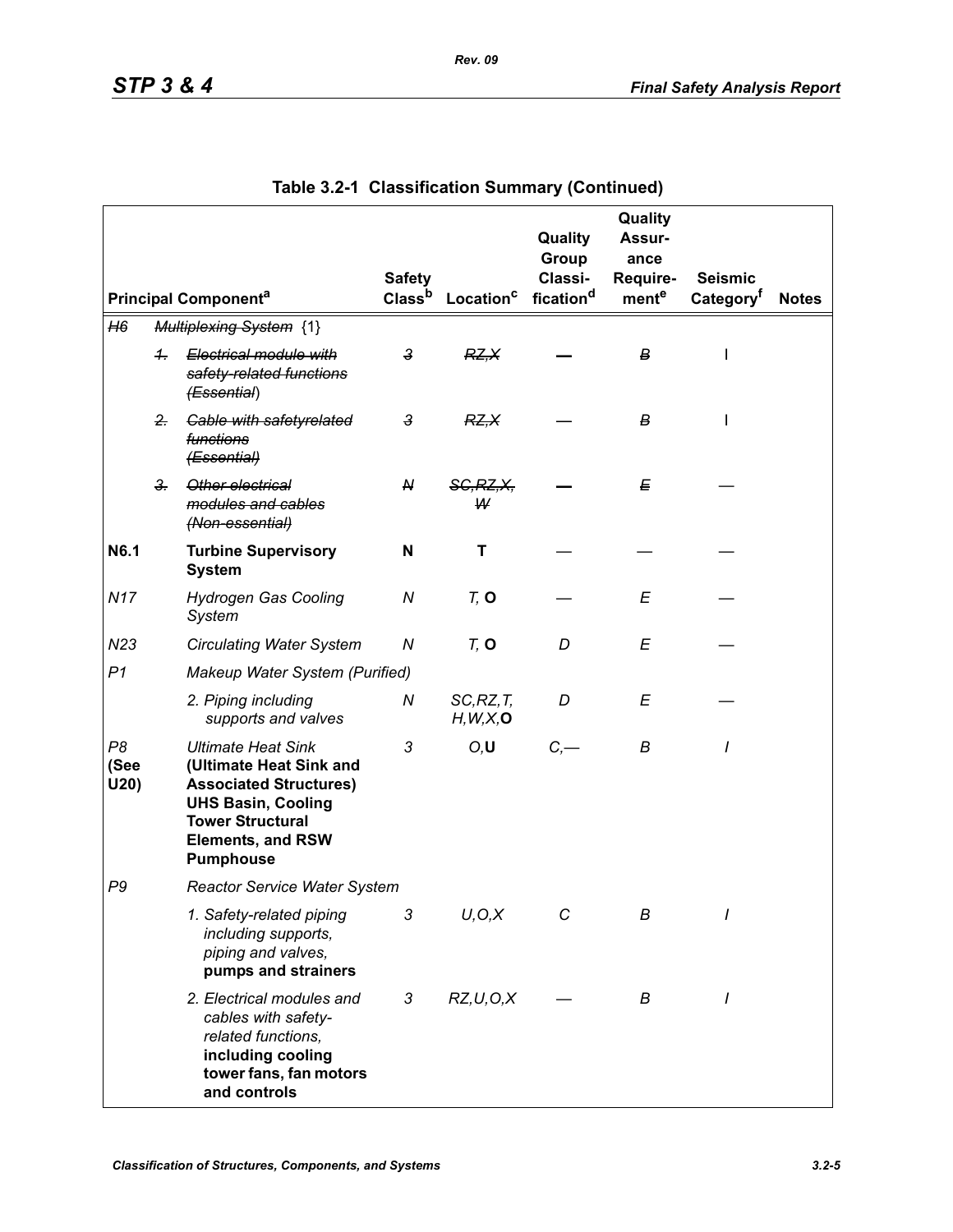|                  |       |                                                                          |                         |                                              | Quality               | Quality<br>Assur- |                       |              |
|------------------|-------|--------------------------------------------------------------------------|-------------------------|----------------------------------------------|-----------------------|-------------------|-----------------------|--------------|
|                  |       |                                                                          |                         |                                              | Group                 | ance              |                       |              |
|                  |       |                                                                          | <b>Safety</b>           |                                              | Classi-               | Require-          | <b>Seismic</b>        |              |
|                  |       | <b>Principal Componenta</b>                                              | Class <sup>b</sup>      | Location <sup>c</sup>                        | fication <sup>d</sup> | mente             | Category <sup>t</sup> | <b>Notes</b> |
| P <sub>19</sub>  |       | Breathing Air System {4}                                                 | N                       | G, SG, T                                     |                       | E                 |                       |              |
|                  | 1.    | <b>Containment Isolation</b><br>including supports,<br>valves and piping | $\mathbf 2$             | C,SC                                         | B                     | В                 | ı                     |              |
|                  | 2.    | Other mechanical and<br>electrical components                            | N                       | C,SC,RT,<br><b>MCH</b>                       |                       | Е                 |                       |              |
| P24              |       | <b>Vibration Monitoring</b><br><b>System</b>                             | N                       | C, O, RZ,<br>SC, T, X, F,<br>U, P            |                       | $E/-$             |                       |              |
| R5               |       | Metalclad Switchgear {2}                                                 |                         |                                              |                       |                   |                       |              |
|                  | 1.    | Safety-related 6900 4160<br>Volt switchgear                              | 3                       | <b>RZ</b>                                    |                       | B                 | I                     |              |
| R <sub>16</sub>  |       | <b>Communication System</b>                                              | N                       | SC, C, RZ,<br>X, O, H, T<br>M, W, F, U,<br>Р |                       | В                 | I                     |              |
| S <sub>0</sub>   |       | <b>Main Power Transformer</b>                                            | N                       | O                                            |                       |                   |                       |              |
| 78               | ${6}$ | <b>Flammability Control System</b>                                       | $\overline{\mathbf{2}}$ | <del>S€</del>                                | В.                    | B                 | ı                     |              |
| U <sub>0</sub>   |       | <b>Makeup Water Treatment</b><br><b>Building</b>                         | N                       | O                                            |                       |                   |                       |              |
| U <sub>0.1</sub> |       | <b>Sewage Treatment</b><br><b>Building</b>                               | N                       | O                                            |                       |                   |                       |              |
| U <sub>0.2</sub> |       | <b>Training</b><br><b>Center/Simulator</b><br><b>Building</b>            | N                       | $\mathbf{o}$                                 |                       |                   |                       |              |
| U <sub>0.3</sub> |       | <b>Warehouses</b>                                                        | N                       | O                                            |                       |                   |                       |              |
| U1               |       | <b>Foundation Work</b>                                                   | 2/3                     | C, SC, RZ,<br>U                              |                       | В                 | I                     |              |
| U <sub>5</sub>   |       | Heating, Ventilation and Air Conditioning**                              |                         |                                              |                       |                   |                       |              |
|                  |       | 1. Safety-related<br>equipment <sup>††</sup>                             |                         |                                              |                       |                   |                       |              |
|                  |       | a. Fan-coil cooling<br>units                                             | 3                       | SC, RZ, X,<br>U                              |                       | В                 |                       |              |

|  | Table 3.2-1 Classification Summary (Continued) |  |  |
|--|------------------------------------------------|--|--|
|--|------------------------------------------------|--|--|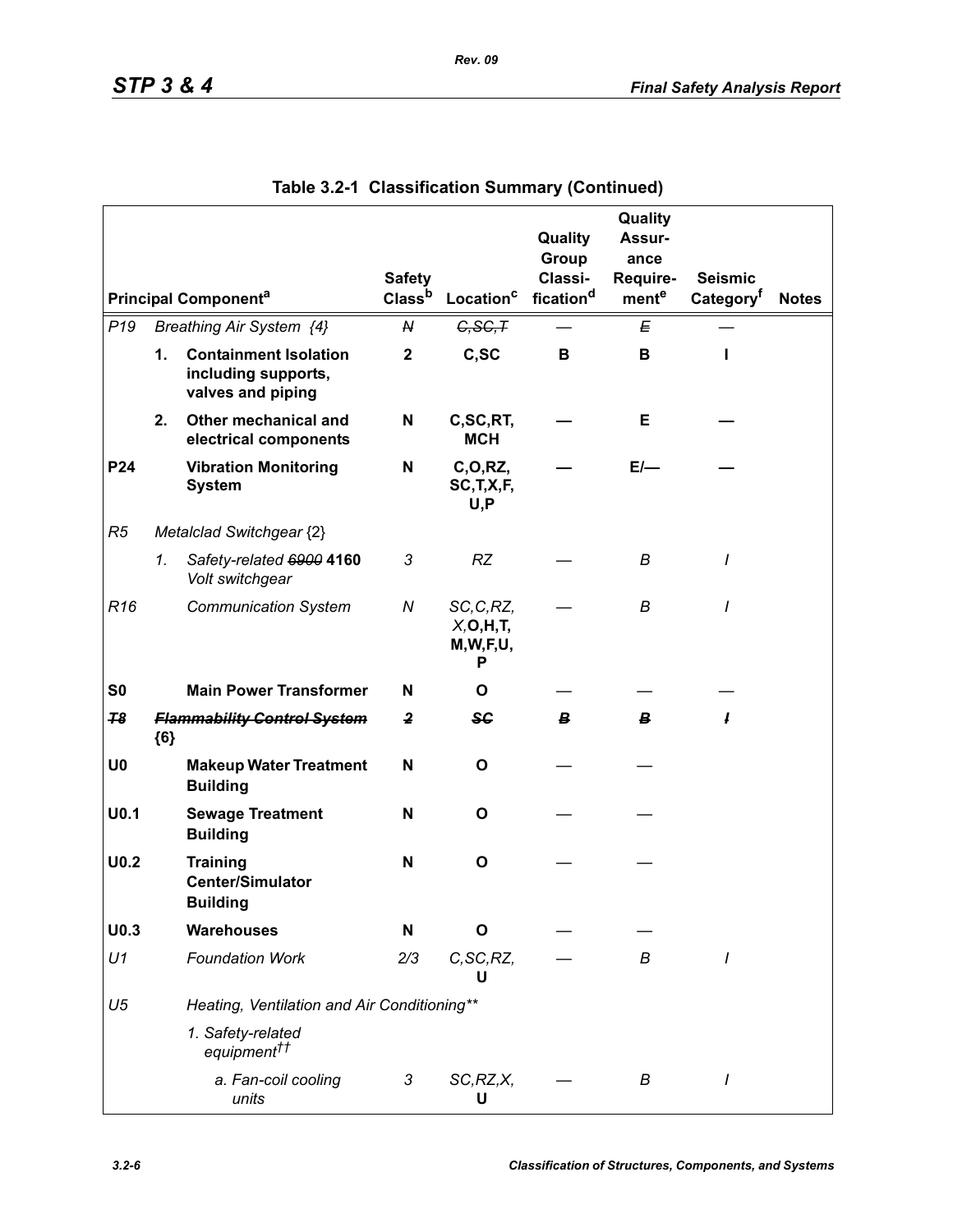|                |                                                                  | <b>Safety</b>             |                                      | Quality<br>Group<br>Classi- | Quality<br>Assur-<br>ance<br>Require- | <b>Seismic</b>        |              |
|----------------|------------------------------------------------------------------|---------------------------|--------------------------------------|-----------------------------|---------------------------------------|-----------------------|--------------|
|                | <b>Principal Componenta</b>                                      | Classb                    | Location <sup>c</sup>                | fication <sup>d</sup>       | ment <sup>e</sup>                     | Category <sup>t</sup> | <b>Notes</b> |
|                | b. Heating units-<br>electrical or water                         | 3                         | SC, RZ, X,<br>U                      |                             | B                                     |                       |              |
|                | c. Blowers-Air supply<br>or                                      | $\sqrt{3}$                | SC, RZ, X,<br>U                      |                             | В                                     | I                     |              |
|                | d. Ductwork                                                      | 3                         | SC, RZ, X,<br>U                      |                             | В                                     | I                     |              |
|                | e. Filters-Equipment<br>areas                                    | 3                         | SC, RZ, X,<br>U                      |                             | В                                     | I                     |              |
|                | h. Other safety-related<br>valves and dampers                    | 3                         | RZ, X, U                             |                             | B                                     | I                     |              |
|                | <i>i. Electrical modules</i><br>with safety-related<br>functions | 3                         | SC, RZ, X,<br>U                      |                             | В                                     | I                     |              |
|                | j. Cable with safety-<br>related functions                       | $\ensuremath{\mathsf{3}}$ | SC, RZ, X,<br>U                      |                             | В                                     | I                     |              |
| U <sub>6</sub> | <b>Fire Protection System</b>                                    |                           |                                      |                             |                                       |                       |              |
|                | 1. Other Piping including<br>supports and valves                 | N                         | SC,X,RZ,<br>H, T, W, O,<br>F,U,P     | D                           | E                                     |                       | $(t)$ $(u)$  |
|                | 5. Electrical Modules                                            | $\boldsymbol{N}$          | SC, X, RZ,<br>H, T, W, F<br>U, P, O  |                             | E                                     |                       | $(t)$ $(u)$  |
|                | 7. Cables                                                        | ${\cal N}$                | SC,X,RZ,<br>H, T, W, F<br>U, P, O    |                             | E                                     |                       | $(t)$ $(u)$  |
|                | 8. Sprinklers or deluge<br>water systems                         | Ν                         | H, W, SC,<br>$RZ, T, O, X$ ,<br>U, P | D                           | Ε                                     |                       | $(t)$ $(u)$  |
|                | 9. Foam reaction or<br>deluge water systems                      | ${\cal N}$                | RZ, T, O                             |                             | E                                     |                       | $(t)$ $(u)$  |
| U9.1           | <b>Waste Water Retention</b><br><b>Basin</b>                     | N                         | O                                    |                             |                                       |                       |              |
| U9.2           | <b>Low Level Radwaste</b><br><b>Storage</b>                      | N                         | $\mathbf{o}$                         |                             | Е                                     |                       | (p)          |
| U10            | Reactor Building {8}                                             | 3                         | C, SC, RZ<br>М                       |                             | В                                     | $\prime$              | (ii)         |

|  | Table 3.2-1 Classification Summary (Continued) |  |  |
|--|------------------------------------------------|--|--|
|--|------------------------------------------------|--|--|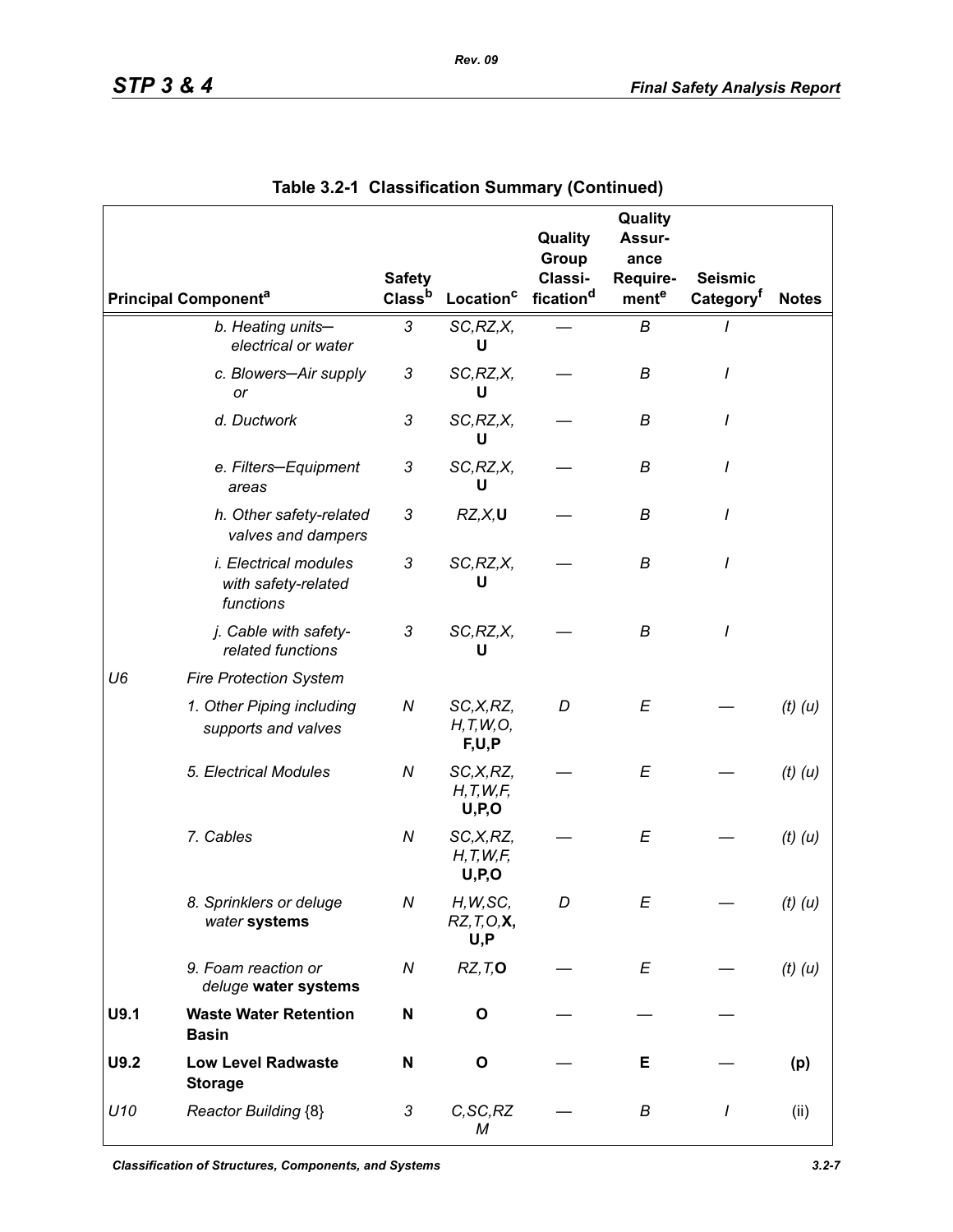$\mathbf I$ 

|     |                |                                                                                        | <b>Safety</b>            |                          | Quality<br>Group<br>Classi- | Quality<br>Assur-<br>ance<br>Require- | <b>Seismic</b>        |              |
|-----|----------------|----------------------------------------------------------------------------------------|--------------------------|--------------------------|-----------------------------|---------------------------------------|-----------------------|--------------|
|     |                | <b>Principal Componenta</b>                                                            | Class <sup>b</sup>       | Location <sup>c</sup>    | fication <sup>d</sup>       | mente                                 | Category <sup>f</sup> | <b>Notes</b> |
| U12 |                | Control Building {8}                                                                   | 3                        | X                        |                             | B                                     | $\prime$              | (ii)         |
| U12 |                | <b>Control Building/Control</b><br><b>Building Annex</b>                               | 3/N                      | X                        |                             | B/E                                   |                       |              |
| U13 |                | <b>Radwaste Building {5}</b>                                                           | N                        | W                        |                             | Е                                     |                       | $(p)$ (ii)   |
|     | 4.             | Structural walls and<br>slabs above grade level-<br>(see Subsection 3H.3.3.)           | $\boldsymbol{M}$         | W                        |                             | Е                                     |                       |              |
|     | $\mathbf{2}$   | <b>Radwaste Building</b><br><b>Substructure</b>                                        | 3                        | ₩                        |                             | В                                     | 1                     |              |
|     | 3 <sub>1</sub> | <b>Low Conductivity Waste</b><br>(LCW) Subsystem                                       | $\overline{\mathbf{N}}$  | W                        |                             | Е                                     |                       | $(p)$ (ii)   |
|     |                | 3.a LCW Collection Tank                                                                | $\mathbf N$              | W                        |                             | E                                     |                       | $(p)$ (ji)   |
|     |                | 3.b LCW Filter/Demin Skid                                                              | N                        | W                        |                             | E                                     |                       | $(p)$ $(ii)$ |
|     |                | 3.c LCW Sample Tank                                                                    | <u>N</u>                 | W                        |                             | E                                     |                       | (p) (kk)     |
|     | <u>4.</u>      | <b>High Conductivity Waste</b><br>(HCW) Subsystem                                      | <u>N</u>                 | W                        |                             | E                                     |                       | (p) (kk)     |
|     | <u>4.a</u>     | <b>HCW Collection Tank</b>                                                             | ${\bf N}$                | <u>W</u>                 |                             | E                                     |                       | (p) (kk)     |
|     | 4.b            | <b>HCW Filter/Demin Skid</b>                                                           | $\mathbf N$              | $\underline{\mathsf{W}}$ |                             | E                                     |                       | (p) (kk)     |
|     |                | <b>4.c HCW Sample Tank</b>                                                             | $\mathbf N$              | W                        | $\equiv$                    | E                                     |                       | (p) (kk)     |
|     | 5.             | <b>Detergent Waste (HSD)</b><br><b>Subsystem</b>                                       | $\overline{\mathbf{N}}$  | $\underline{\mathsf{W}}$ |                             | E                                     |                       | (p) (kk)     |
|     |                | 5.a HSD Receiver Tank                                                                  | $\overline{\mathbf{N}}$  | $\mathbf W$              |                             | E                                     |                       | (p) (kk)     |
|     |                | 5.b HSD Sample Tank                                                                    | <u>N</u>                 | W                        |                             | E                                     |                       | (p) (kk)     |
|     | 6.             | <b>Chemical Drain</b><br><b>Subsystem</b>                                              | $\overline{\mathsf{N}}$  | $\underline{\mathsf{W}}$ |                             | E                                     |                       | (p) (kk)     |
|     | 6.а            | <b>Chemical Drain Tank</b>                                                             | <u>N</u>                 | <u>W</u>                 |                             | E                                     |                       | (p) (kk)     |
|     | <u>7.</u>      | <b>Spent Resins and</b><br><b>Sludge Collection and</b><br><b>Processing Subsystem</b> | $\overline{\mathbf{N}}$  | <u>W</u>                 |                             | E                                     |                       | $(p)$ (ji)   |
|     |                | 7.a LW Backwash Receiving<br><b>Tank</b>                                               | $\underline{\mathbf{N}}$ | $\underline{\mathsf{W}}$ |                             | E                                     |                       | $(p)$ (ji)   |
|     |                | <b>7.b Phase Separators</b>                                                            | $\overline{\mathbf{N}}$  | $\underline{\mathsf{W}}$ |                             | E                                     |                       | $(p)$ (ii)   |

**Table 3.2-1 Classification Summary (Continued)**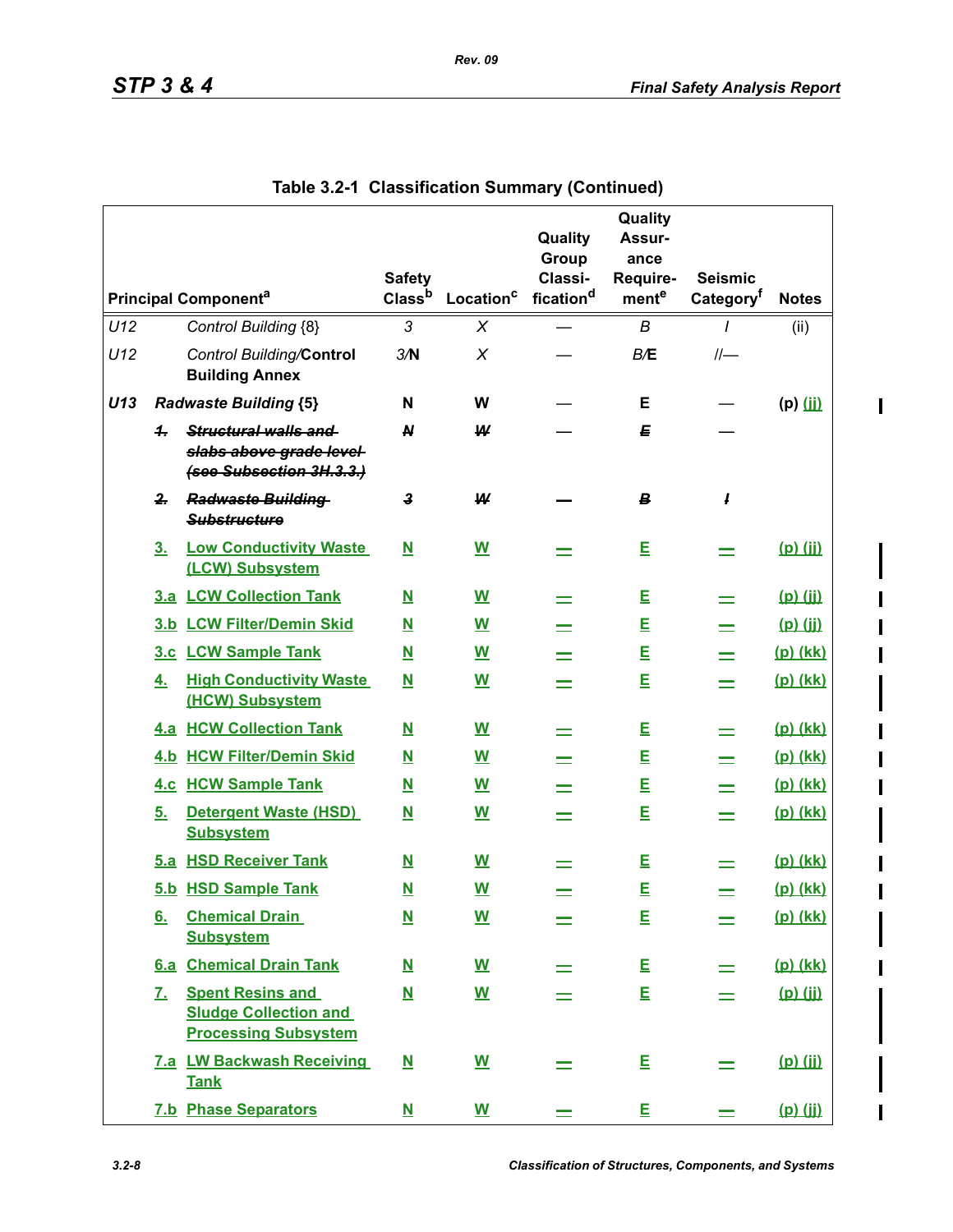|                           |                                                                                                                       |                         |                          | Quality               | Quality<br>Assur- |                       |              |
|---------------------------|-----------------------------------------------------------------------------------------------------------------------|-------------------------|--------------------------|-----------------------|-------------------|-----------------------|--------------|
|                           |                                                                                                                       |                         |                          | Group                 | ance              |                       |              |
|                           |                                                                                                                       | <b>Safety</b>           |                          | Classi-               | Require-          | <b>Seismic</b>        |              |
|                           | <b>Principal Componenta</b>                                                                                           | Class <sup>b</sup>      | Location <sup>c</sup>    | fication <sup>d</sup> | ment <sup>e</sup> | Category <sup>†</sup> | <b>Notes</b> |
|                           | <b>7.c Spent Resin Storage</b><br><b>Tanks</b>                                                                        | $\overline{\mathbf{N}}$ | $\underline{\mathsf{W}}$ | $=$                   | E                 | $=$                   | $(p)$ (jj)   |
| U15                       | <b>Miscellaneous Buildings</b><br>(e.g., Communications,<br><b>Meteorology Lab)</b>                                   | N                       | O                        |                       |                   |                       |              |
| U17                       | <b>Firewater Pump House</b>                                                                                           | N                       | F                        |                       | Е                 |                       | $(t)$ (u)    |
| U18                       | <b>Fire Detection System</b>                                                                                          | N                       | All                      |                       | Е                 |                       | $(t)$ (u)    |
| U19                       | <b>Hot Machine Shop</b>                                                                                               | N                       | <b>MCH</b>               |                       | Е                 |                       |              |
| <b>U20</b><br>(See<br>P8) | <b>Ultimate Heat Sink and Associated Structures</b>                                                                   |                         |                          |                       |                   |                       |              |
| W <sub>1</sub>            | <b>Power Cycle Heat Sink</b><br><b>Pumphouse (Circulation</b><br><b>Water Intake Structure)</b>                       | N                       | P                        |                       |                   |                       |              |
| W <sub>2</sub>            | <b>Circulation Water</b><br><b>Discharge Structure</b>                                                                | N                       | O                        |                       |                   |                       |              |
| W <sub>3</sub>            | <b>Screen Cleaning Facility</b>                                                                                       | N                       | O                        |                       |                   |                       |              |
| <b>W4</b>                 | <b>Screen</b>                                                                                                         | N                       | O                        |                       |                   |                       |              |
| W <sub>5</sub>            | <b>Reservoir Makeup</b><br><b>Pumping Facility</b>                                                                    | N                       | O                        |                       |                   |                       |              |
| Y1.1                      | <b>Cathodic Protection</b><br><b>System</b>                                                                           | N                       | O                        |                       |                   |                       |              |
| Y1.2                      | <b>Yard Miscellaneous</b><br><b>Drain System</b>                                                                      | N                       | O                        |                       |                   |                       |              |
| Y2.1                      | <b>Chemical Storage and</b><br><b>Transfer Systems</b>                                                                | N                       | О                        |                       |                   |                       |              |
| Y2.2                      | <b>Reactor Service Water</b><br><b>Pipe Tunnel</b>                                                                    | 3                       | O                        |                       | В                 | L                     |              |
| Y2.3                      | <b>Radwaste Pipe Tunnel</b>                                                                                           | N                       | O                        |                       | Е                 |                       | (p)          |
| <b>Y2</b>                 | <b>Diesel Generator Fuel</b><br>Oil Storage and Transfer<br><b>System including Fuel</b><br><b>Oil Storage Vaults</b> | $\mathbf{3}$            | O,RZ                     |                       | В                 | $\mathbf{I}$          | (ii)         |
| Y3                        | <b>Site Security</b>                                                                                                  | Ν                       | <b>ALL</b>               |                       | E                 |                       |              |

| Table 3.2-1 Classification Summary (Continued) |  |  |
|------------------------------------------------|--|--|
|                                                |  |  |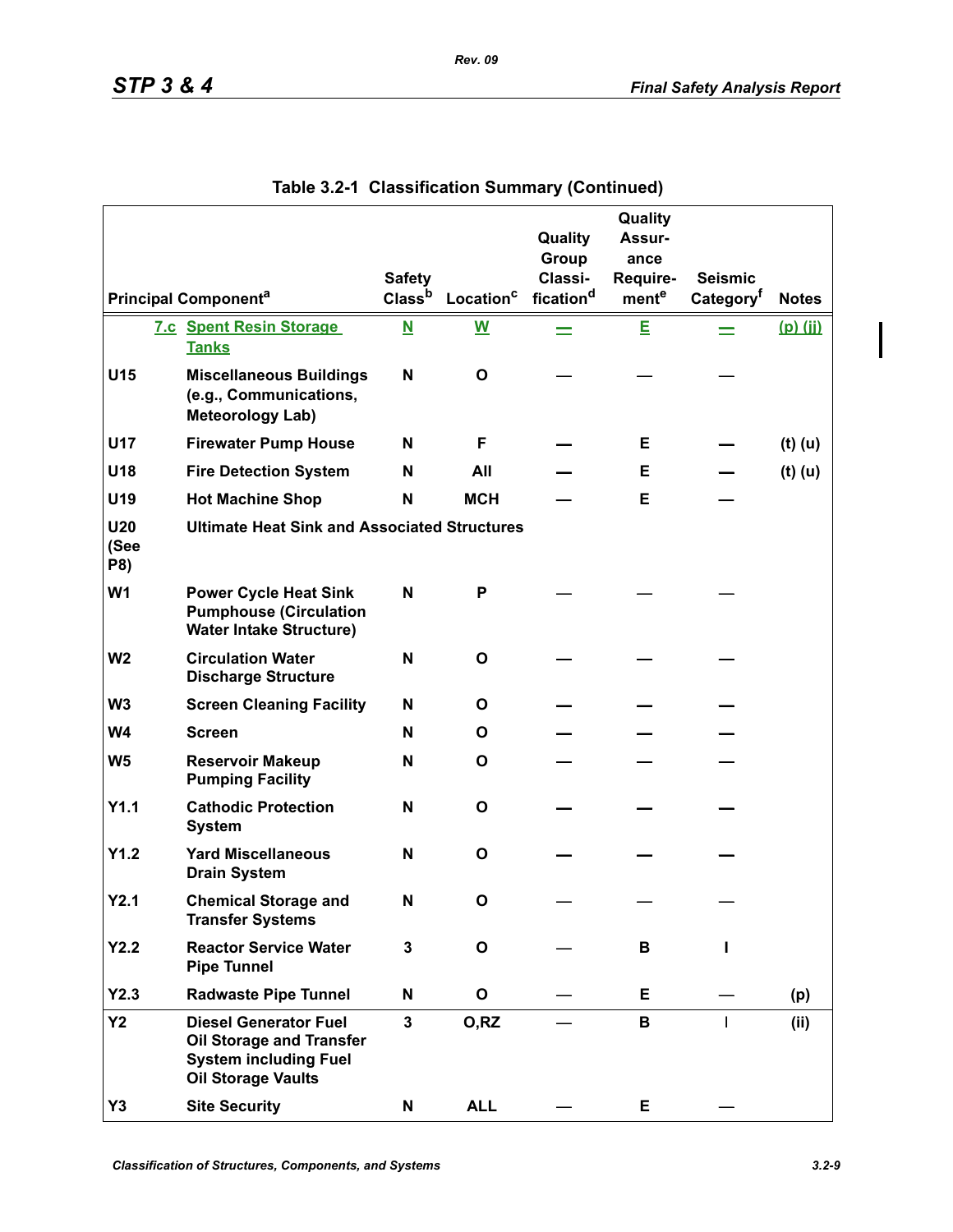## **Table 3.2-1 Notes and Footnotes**

- *c.***MCH = Hot Machine Shop**
	- *X = Control Building/***Control Building Annex**

*U = Ultimate Heat Sink Pump House\** **(Ultimate Heat Sink and Associated Structures)** *P = Power Cycle Heat Sink Pump House\** **(Turbine Service Water Pump House or Circulation Water Intake Structure)**

*\*Pump House Structures are out of the ABWR Standard Plant Scope.* **The names in the parentheses are also used in the DCD, COLA, or site-specific MPL.**

*m.The RCIC turbine* and pump are designed and fabricated to ASME Code Section III.*and pump are designed and fabricated to ASME Code Section III. is not included in the scope of standard codes. To assure that the turbine is fabricated to the standards commensurate with safety and performance requirements, General Electric has established specific design requirements for this component which are as follows:*

- *1. All welding shall be qualified in accordance with Section IX, ASME Boiler and Pressure Vessel Code.*
- *2. All pressure-containing castings and fabrications shall be hydrotested at 1.5 times the design pressure.*
- *3. All high-pressure castings shall be radiographed according to:*

*ASTM E-94*

*E-141*

- *E-142 Maximum feasible volume*
- *E-446, 186 or 280 Severity level 3*
- *4. As-cast surfaces shall be magnetic-particle or liquid-penetrant tested according to ASME Code, Section III, Paragraphs NB-2545, NC-2545, or NB-2546, and NC-2546.*
- *5. Wheel and shaft forgings shall be ultrasonically tested according to ASTM A-388.*
- *6. Butt welds in forgings shall be radiographed and magnetic particle or liquid penetrant tested according to the ASME Boiler and Pressure Vessel Code, Section III Paragraph NB-2575, NC-2575, NB-2545, NC- 2545, NB-2546, NC-2546 respectively. Acceptance standards shall be in accordance with ASME Boiler and Pressure Vessel Code Section III, Paragraph NB-5320, NC-5320, NB-5340, NC-5340, NB-5350, NC-5350, respectively.*
- *7. Notification shall be made on major repairs and records maintained thereof.*
- *8. Record system and traceability shall be according to ASME Section III, NCA-4000.*
- *9. Quality control and identification shall be according to ASME Section III, NCA-4000.*
- *10. Authorized inspection procedures shall conform to ASME Section III, NB-5100 and NC-5100.*
- *11. Non-destructive examination personnel shall be qualified and certified according to ASME Section III, NB-5500 and NC-5500.*
- p. A quality assurance program meeting the guidance of Regulatory Guide 1.143 will be applied during design and construction.
- v. See Regulatory Guide 1.143, Revision 1, Paragraph C.5 for the offgas vault seismic requirements.
- *x.The cranes and Safety Class 2* {3} *fuel servicing equipment are designed to hold up their loads and to maintain their positions over the units under conditions of SSE.*